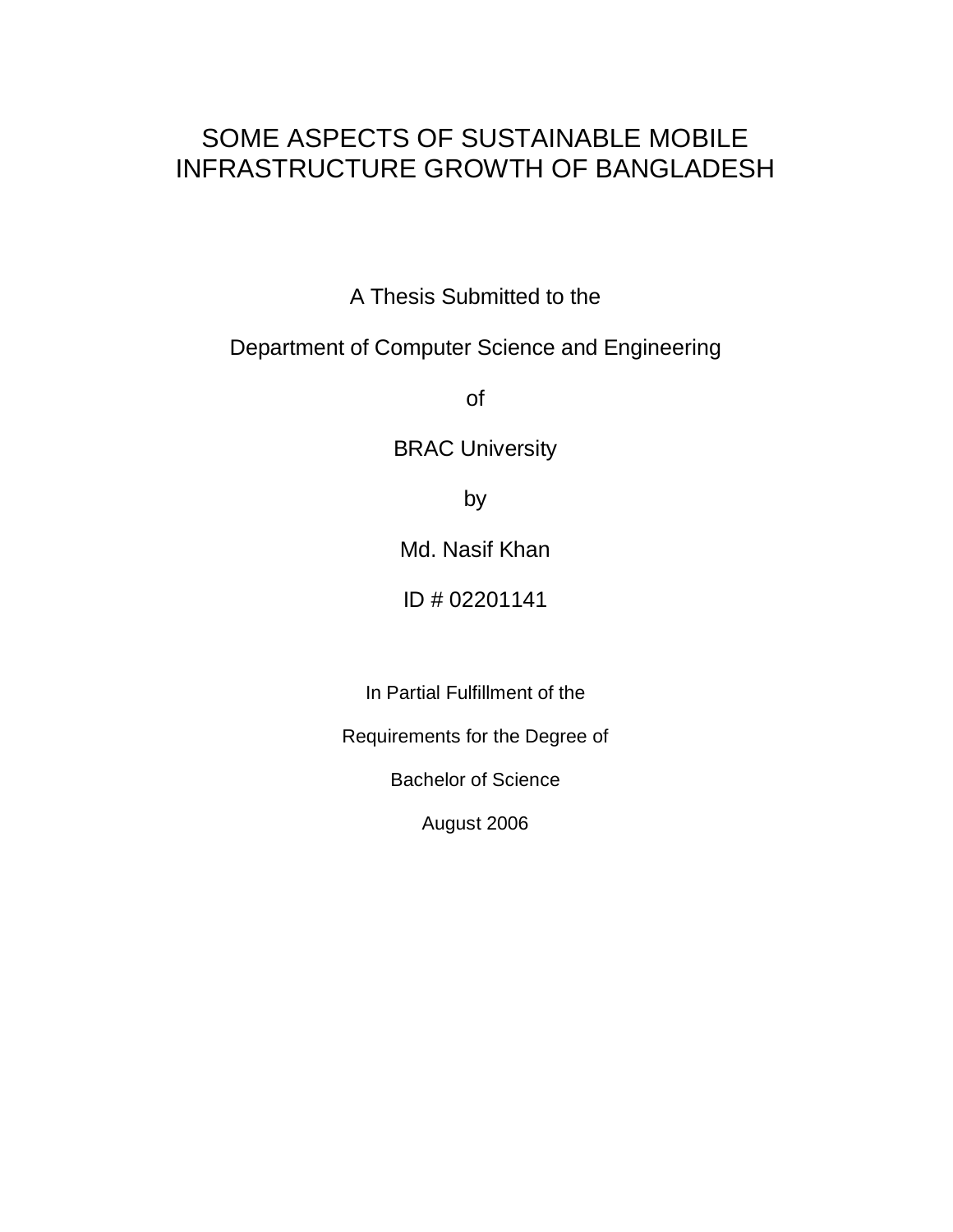# **DECLARATION**

I hereby declare that this thesis is based on the results found by myself. Materials of work found by other researcher are mentioned by reference. This Thesis, neither in whole nor in part, has been previously submitted for any degree.

Signature of Supervisor Signature of Author

------------------------------------ -------------------------------------

Dr. Yousuf Mahbubul Islam Md. Nasif Khan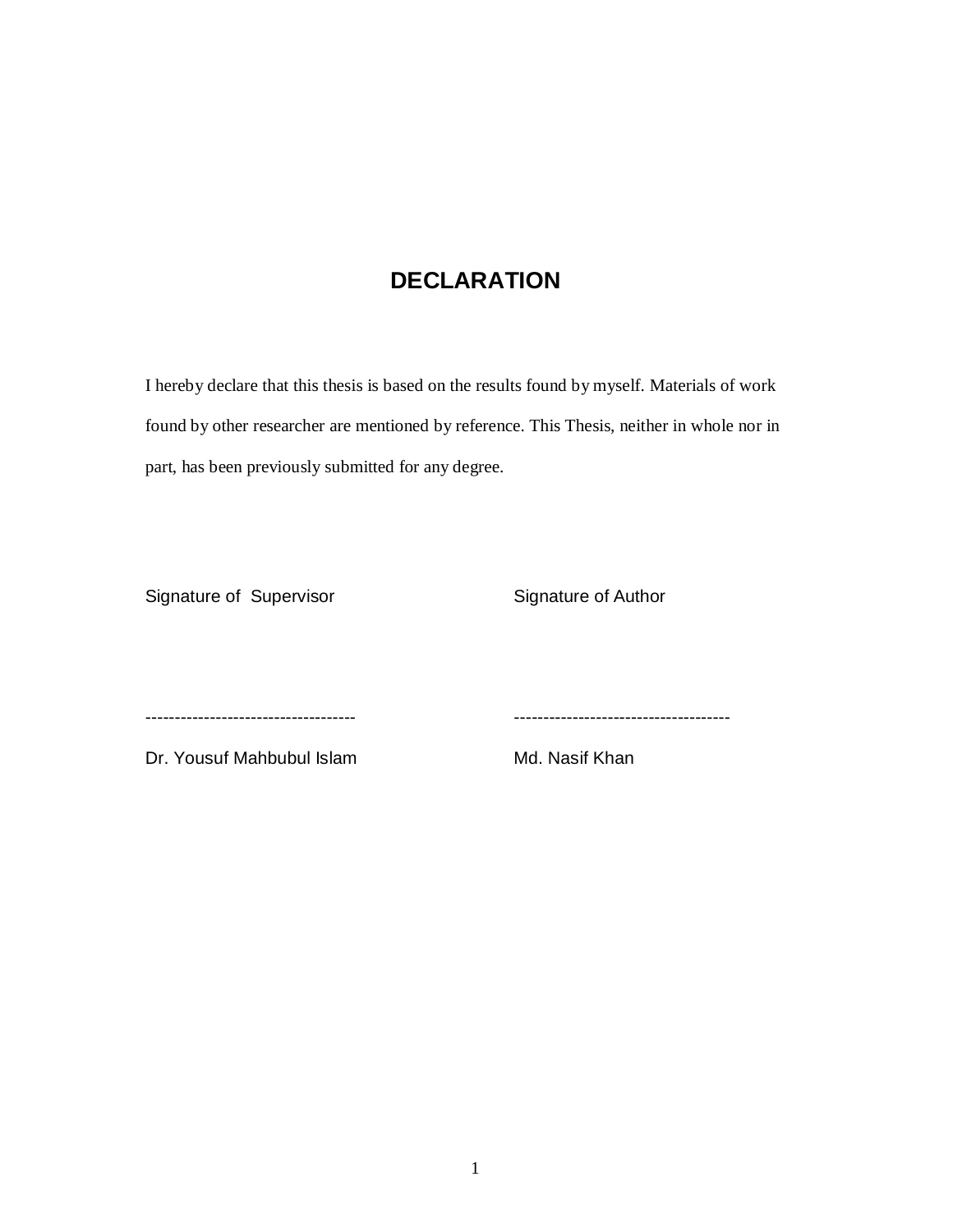# **ACKNOWLEDGMENTS**

First of all, I would like to thank my supervisor, Dr. Yousuf Mahbubul Islam. He gave me not only full freedom to choose my thesis topic, but also extended a lot of guidance throughout its development. Although being extremely preoccupied with his busy schedule, he often showed much enthusiasm and took time and lot of pain to review drafts of my paper that enabled me to improve the contents as well as my presentation. I learned plenty of useful things from his comments, revisions and discussions during this period which taught me to write better research papers. And it was possible for me mainly because of my supervisor's support.

I want to give my heartiest gratitude to all the faculty members of BRAC University for their helping hands. I would like to express my sincerely gratitude to Mr Abul Kalam, DGM External Operations, Teletalk Bangladesh Ltd and Mr. Zakaria Swapan, CTO, Rankstel Telecomm Ltd. for providing me with valuable information regarding the thesis.

Last but not the least, thanks to the Almighty Allah for helping me in every step of this work.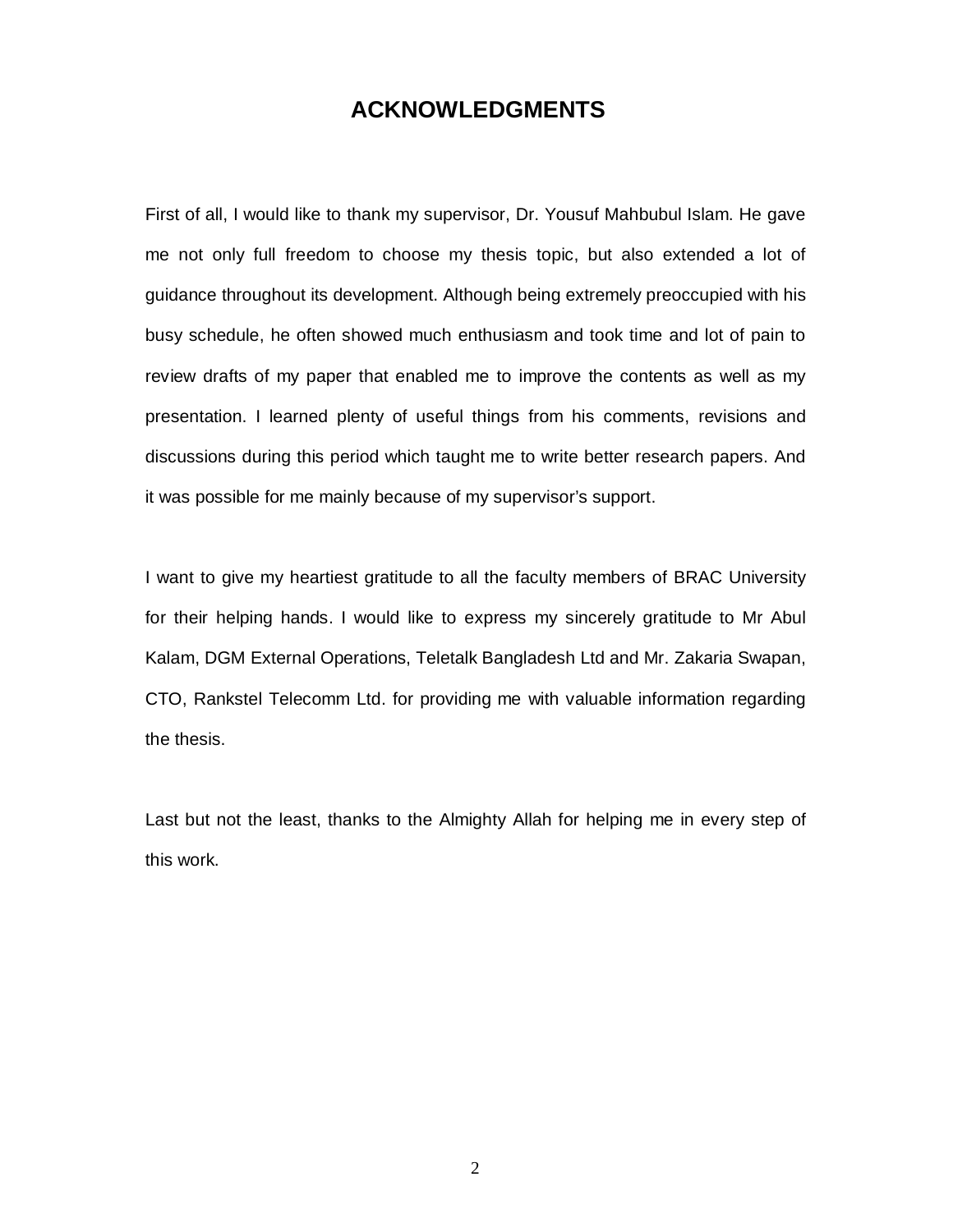# **ABSTRACT**

Bangladesh is a developing country. Like all other sectors, TELECOMMUNICATION is also weak compare to other countries telecommunication. But this sector is becoming the largest revenue earning area of our country.

Our goals are to search a better way to sustain with the present growth in telecommunication industry so that in near future further investments and burgeon in this industry in ensured.

So often Mobile companies of Bangladesh offer packages but people don't know which packages are beneficial for them. So we want to develop such guiding software that can be useful to the user to choose the better package.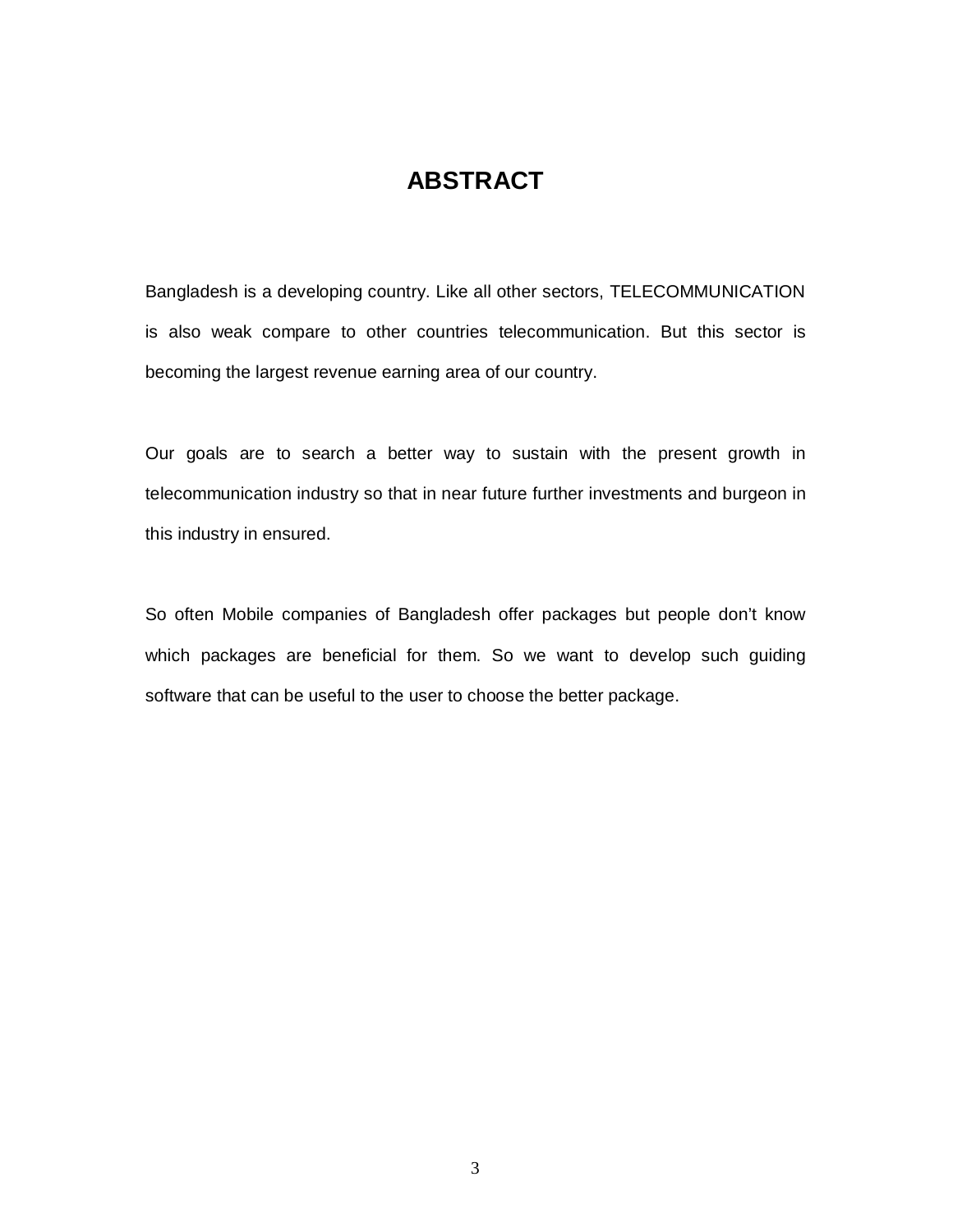# TABLE OF CONTENTS

| $1_{-}$         |                                 |                                                 |  |
|-----------------|---------------------------------|-------------------------------------------------|--|
| 2.              |                                 |                                                 |  |
| 3.              |                                 |                                                 |  |
| 4.              |                                 |                                                 |  |
| 5.              |                                 |                                                 |  |
| 6.              |                                 |                                                 |  |
| 7.              |                                 | FLOWCHART OF THE REPORT GENERATION PROCESS 10   |  |
| 8.              |                                 | USER INTERFACE DESCRIPTION OF THE PROTOTYPE  11 |  |
|                 | 8.1<br>8.2<br>8.3<br>8.4<br>8.5 |                                                 |  |
|                 | 8.6<br>8.7                      |                                                 |  |
| 10 <sub>1</sub> |                                 |                                                 |  |
| 11.             |                                 |                                                 |  |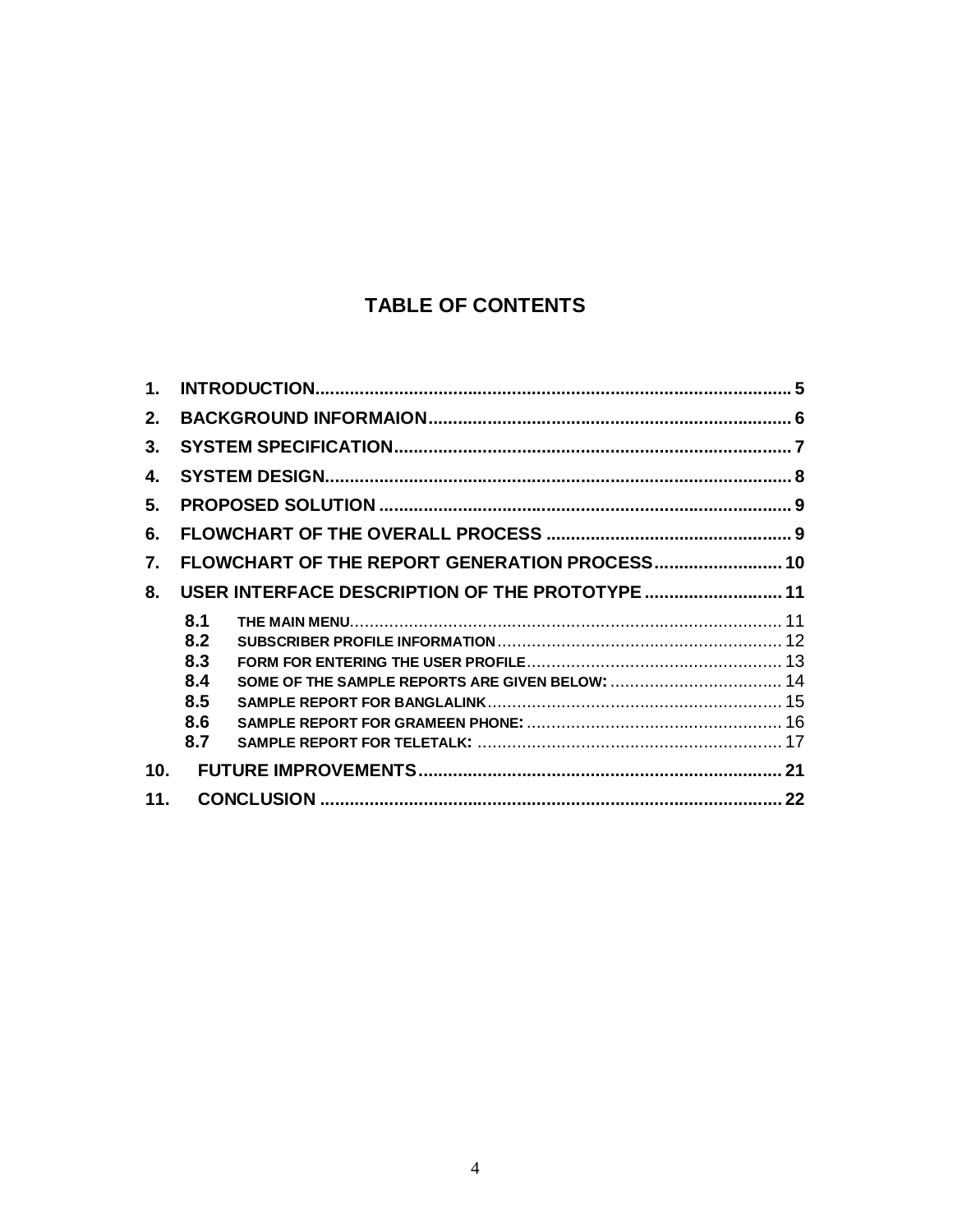### **1. INTRODUCTION**

The most prospective and booming mobile telephony has brought about many positive changes in the country's economy and socio-economic sectors and was thriving for another big leap forward with a huge some of foreign direct investment (FDI) by big telecom giants like Telenor, Telekom Malaysia (TM), Orascom and SingTel in rural network expansion in Bangladesh. The foreign operators in collaboration with their local partners were working on with the infrastructure to widen the very base of mobile subscribers by removing the entry barrier and make the mobile telephony affordable even to rural masses.

And after the launching of state-owned Teletalk and Banglalink, the sector was experiencing a cut-throat competition which was absent in the market here before the two new operators' launching and the people had just started reaping the benefits of competitiveness as the call charges were coming down significantly and line rent and handset prices were also coming down while the number of subscribers were going up with a rapid pace.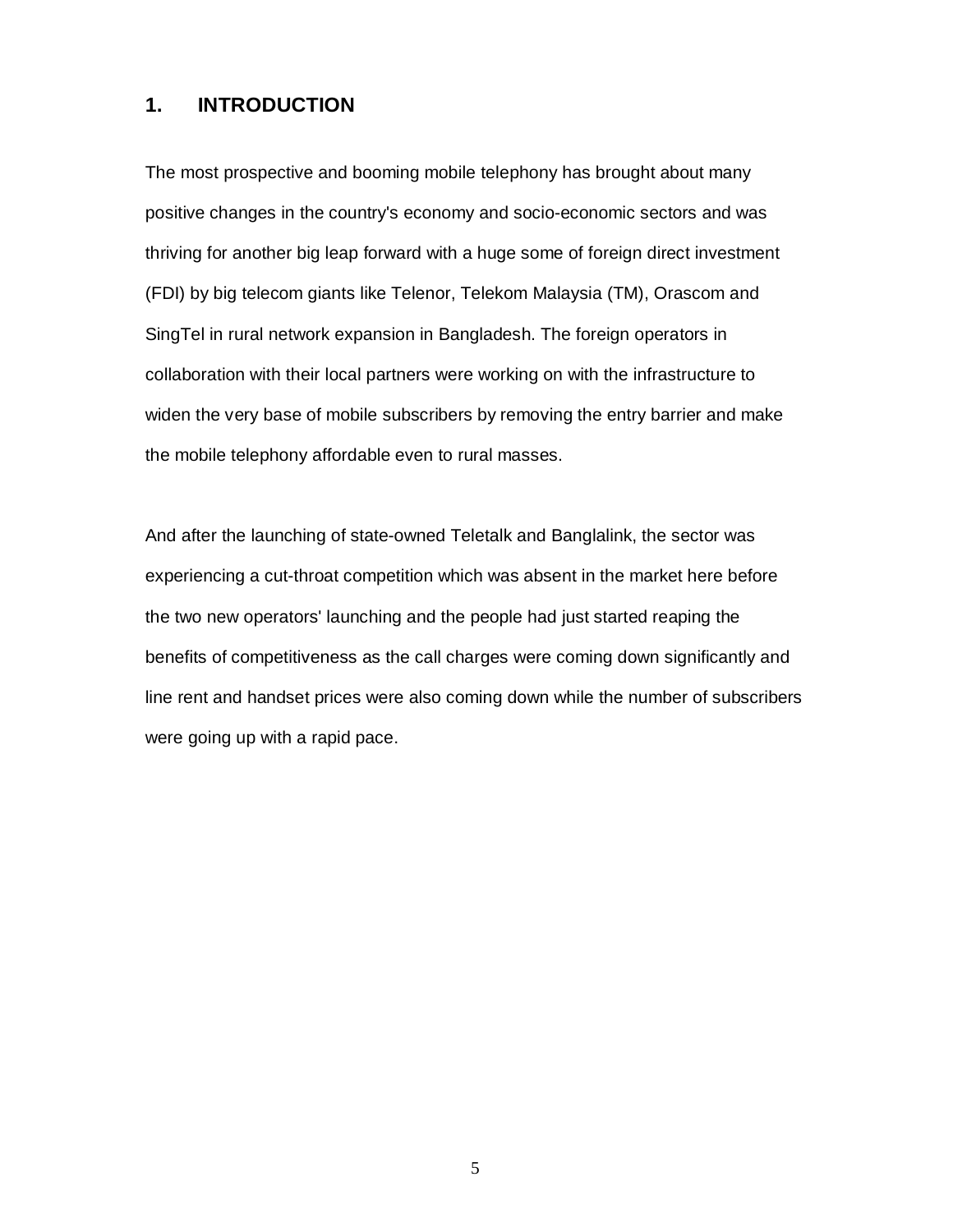### **2. BACKGROUND INFORMAION**

In Bangladesh an intense competitiveness has hit the very prospective and fast growing telecommunication sector and every person can feel the intensity of competitiveness that has gained momentum in the market. If somebody goes through the newspapers and watch televisions as the telecom operators are expending a huge some of money for putting advertisements there to win over others in media campaign.

The advertisements of four private cell phone operators have spelled boom for the electronic and print media, but the media blitz at the same time has created confusion among the prospective buyers of the mobile sector because every other day the operators are bringing in new packages with many more attractive offers, though languages of these ads, specially by the leading operators, are very much tricky and in some cases deceiving as these are never clear cut in language actually what is in the offer. So, the buyers are in confusion which one is more beneficial for him or her and often get messed up and pick up one without any clear idea. Some people are even more enterprising as they are using two SIMs on a single phone set and cell phone servicing centres at the Eastern Plaza are offering to incorporate this facility for a charge of Tk 300 to 3,000. And young people are availing this facility for many purposes and some are doing it just for fun and others as necessity. With this fact in mind we did our initial survey on subscriber opinion on the current market scenario. Based on the results of the survey we did our analysis and we fetched some vital information regarding subscriber profile. Finally we would like to propose a software tool which will help the subscriber to select the best from available packages.

The main objective of the software is to guide the general subscriber to procure a particular package offered by any mobile operator currently present in the country.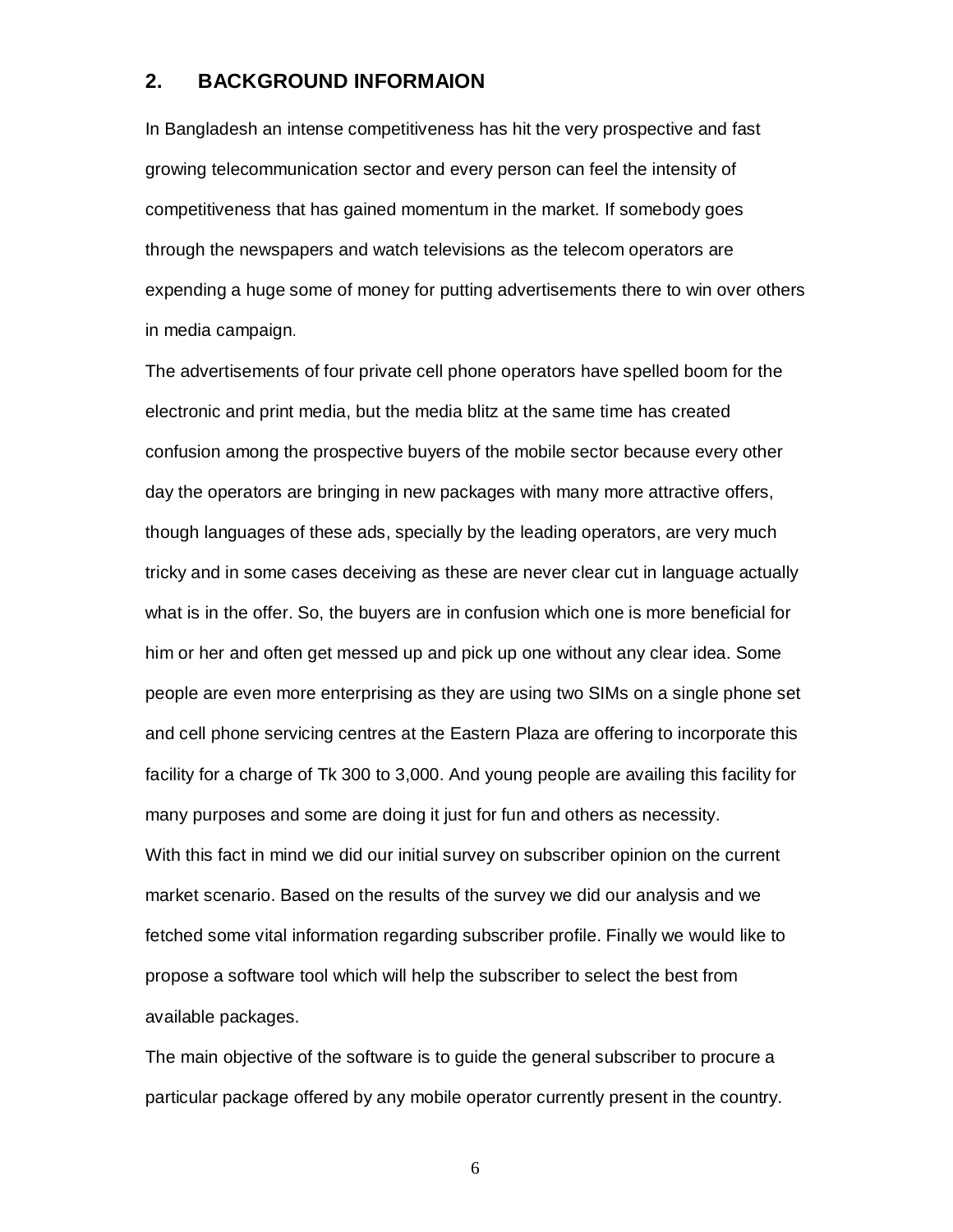# **3. SYSTEM SPECIFICATION**

As mentioned in the previous section the software will contain the following features:-

• The software will be capable of calculating the best of the available packages by using the user profile of the subscriber.

The User profile contains the following information:

- 1. Talk Time between the following time periods:
	- a. 8 am- 1 pm
	- b. 1  $pm 4$  pm
	- c.  $4pm 8pm$
	- d. 8 pm 11 pm
	- e. 11pm 8 am
- 2. Total SMS on a particular day.
- Generate a report for the user which will contain details information about the packages of every operator.
- Display the best package suitable for the user in the report with the total cost.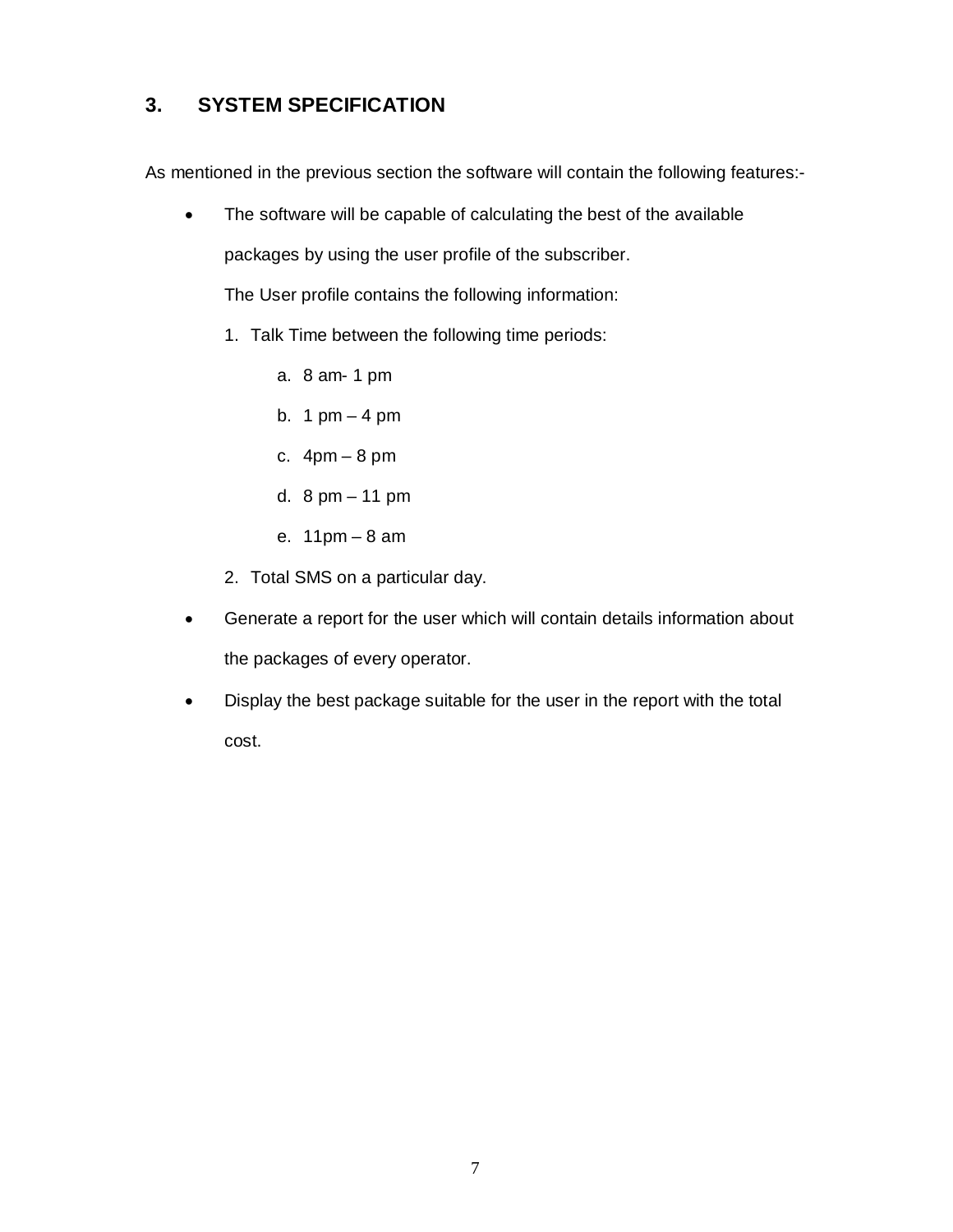## **4. SYSTEM DESIGN**

After thorough analyzing the over user requirements and system specification for the software we can use MS Excel to develop the prototype of the system.

The Advantages of using MS Excel while developing the prototype is given below:

- Ease of data storage and editing.
- Availability different type of mathematical functions.
- Using different controls we can send route information to a database
- Adds greater sophistication in calculation fields
- Most people are familiar with the interface.
- Ability to use Visual Basic to program any Macro.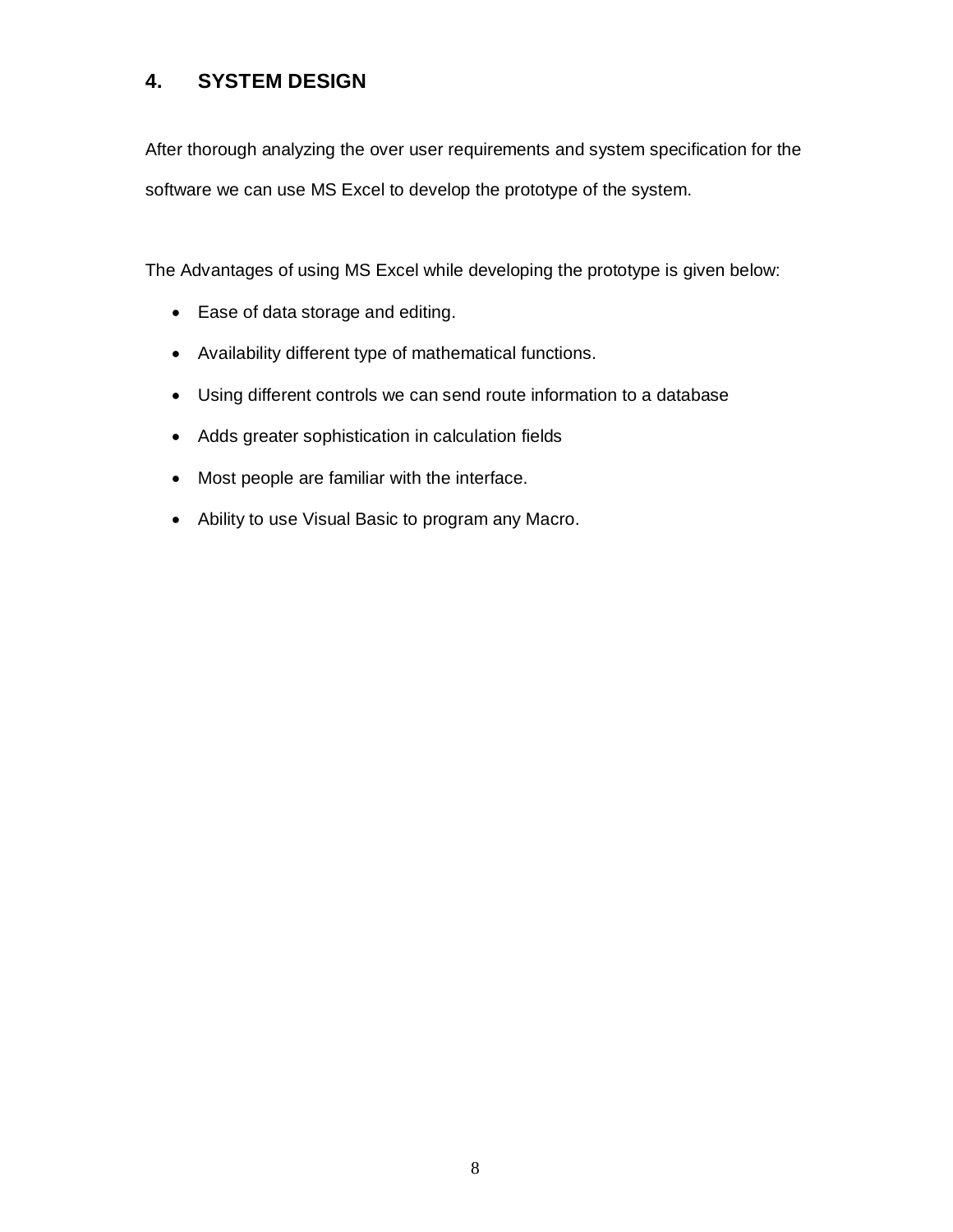## **5. PROPOSED SOLUTION**

The program that is to be developed will require to have more user friendly appearance and the user of the applications will find the program much more easier to operate**.** The fact that MS Excel has good facilities for creating customized user interfaces with the provision of creating macros has made us to choose this spreadsheet package.

## **6. FLOWCHART OF THE OVERALL PROCESS**

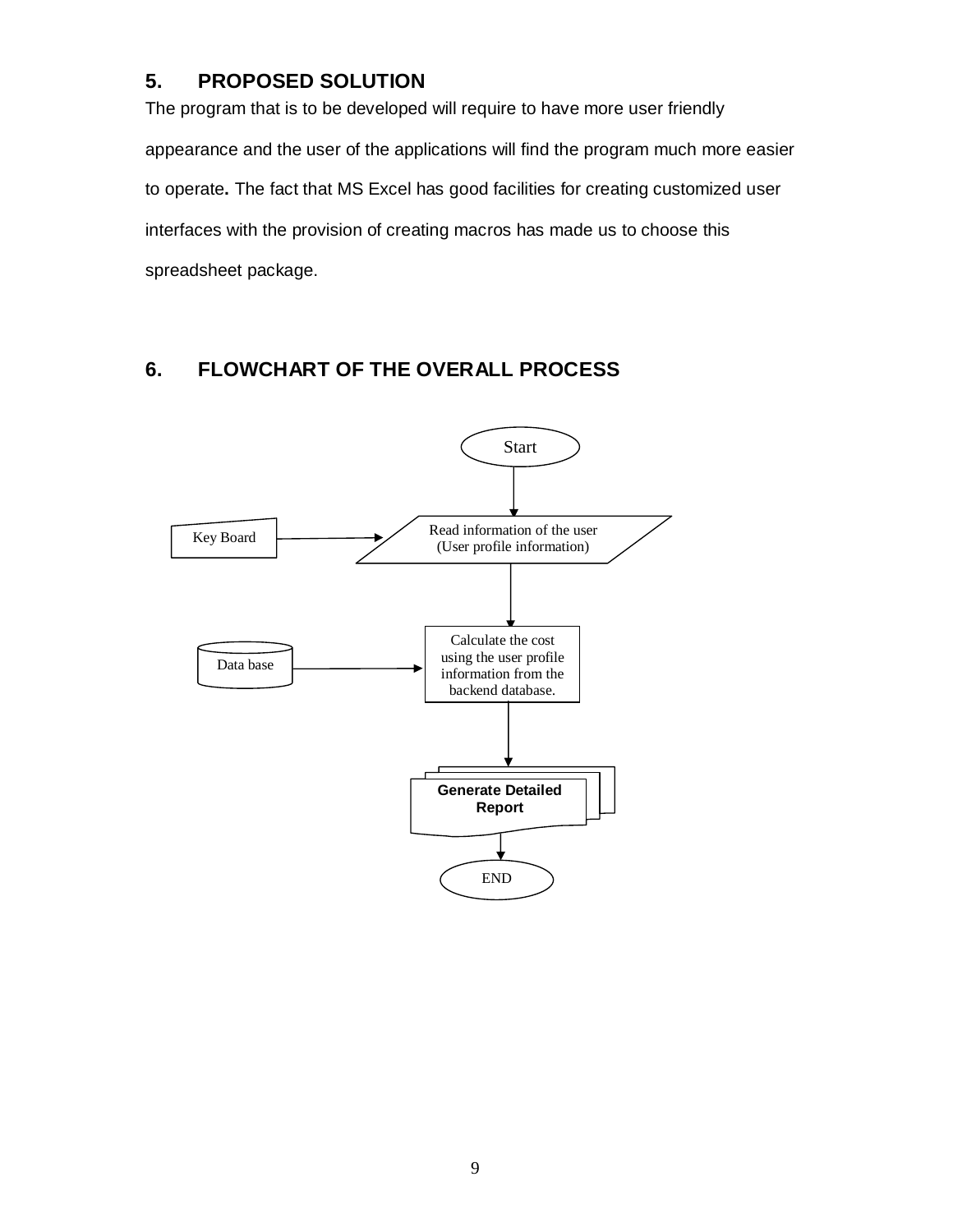## **7. FLOWCHART OF THE REPORT GENERATION PROCESS**

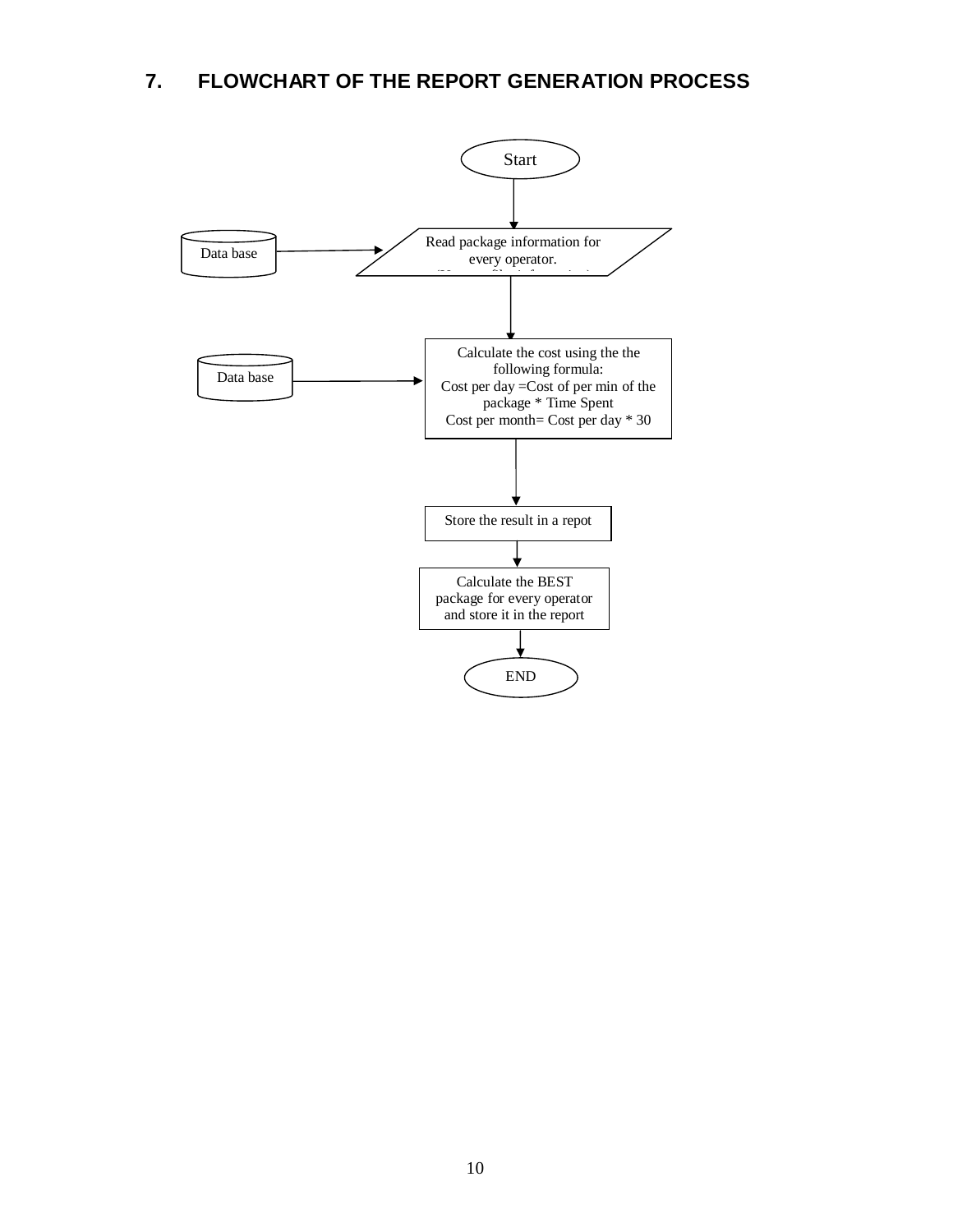## **8. USER INTERFACE DESCRIPTION OF THE PROTOTYPE**

## **8.1 THE MAIN MENU**

When the user opens the prototype a Menu appear which looks like:



### **The Main Menu**

This is the screenshot of the main menu of the software. It contains all information about the operators and the packages offered by them. The button "Enter Subscriber Profile Info" is used for entering the user profile information. "View Subscriber Profile Info" button is used to view the subscriber profile information.

If a user wants to know more about a particular package of a specific operator then the user can click on any desired button in the Package Tariff Information in the left hand side.

If a user wants to know about the package that is best for him/her the user can click Subscriber info on the right hand side. It will be discussed in detail in the next sections.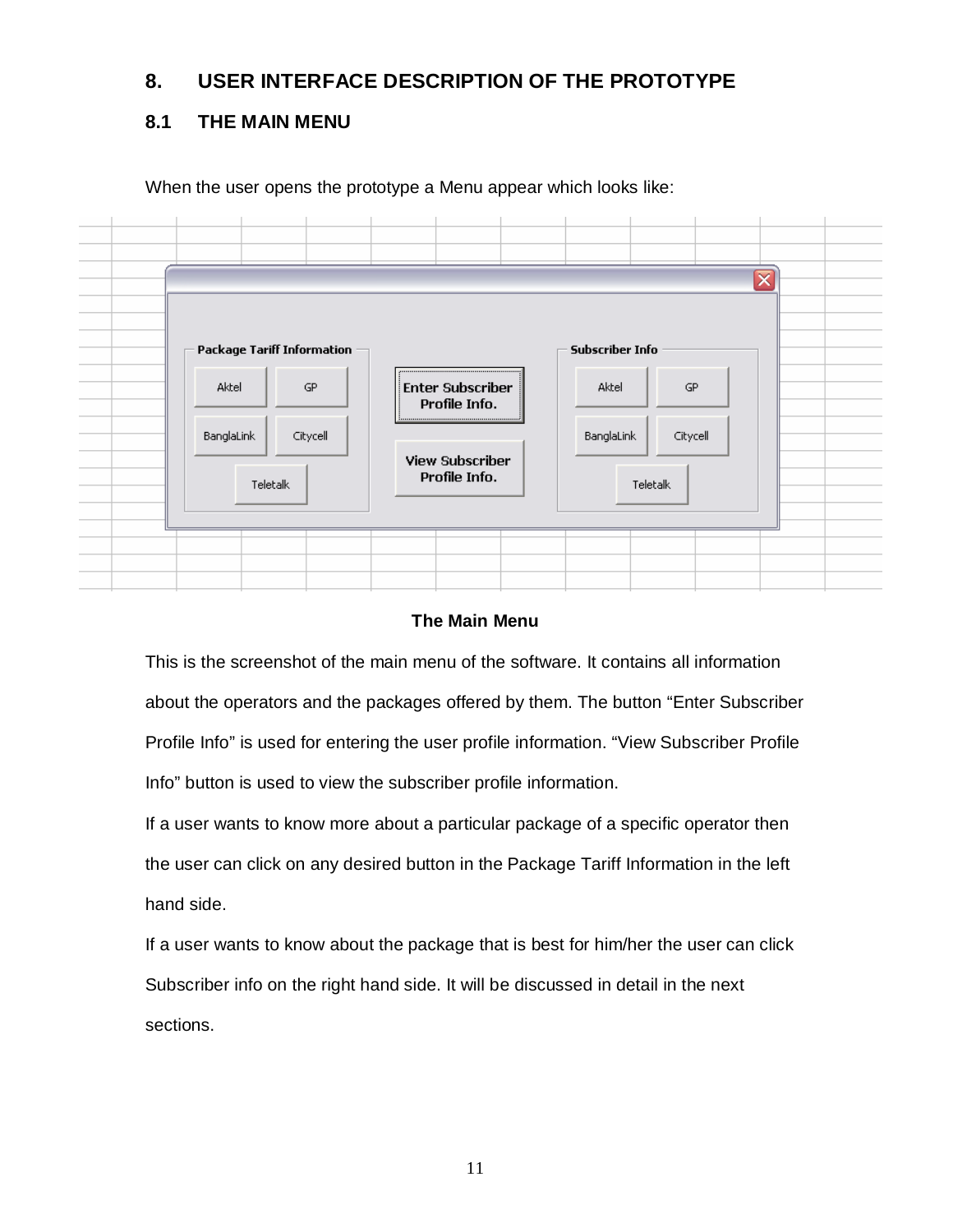## **8.2 SUBSCRIBER PROFILE INFORMATION**

From the Main Menu when the user presses the "View Subscriber Profile Info" the

following is shown:

|   | <b>Subscriber Profile Info</b>                                                           |   |  |  |
|---|------------------------------------------------------------------------------------------|---|--|--|
|   | 8 am - 1 pm   1 pm - 4 pm $ $ 4 pm - 8 pm $ $ 8 pm - 11 pm $ 11$ pm - 8 am $ $ Total SMS |   |  |  |
| 4 |                                                                                          | 5 |  |  |
|   |                                                                                          |   |  |  |
|   |                                                                                          |   |  |  |
|   |                                                                                          |   |  |  |
|   |                                                                                          |   |  |  |
|   | <b>Main Menu</b>                                                                         |   |  |  |
|   |                                                                                          |   |  |  |
|   |                                                                                          |   |  |  |
|   |                                                                                          |   |  |  |
|   |                                                                                          |   |  |  |
|   |                                                                                          |   |  |  |

This is the report of the where the user profile information is stored and user can view it. It includes the information regarding the usage of the subscriber that spent during different time periods and the total SMS sent to any other subscriber. Here it gives the opportunity for the user to edit the user profile information that the user gave in the previous menu.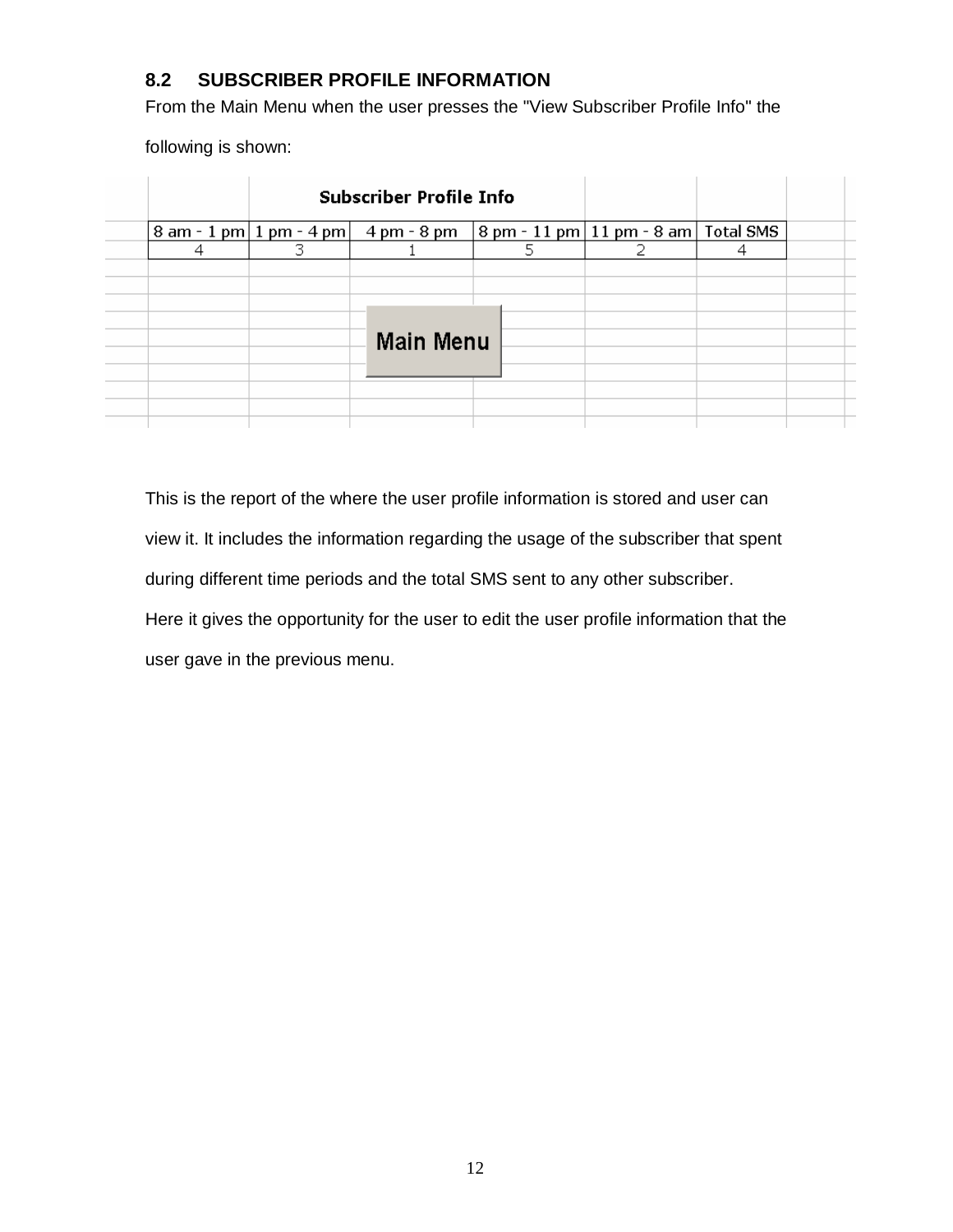## **8.3 FORM FOR ENTERING THE USER PROFILE**

The following form appears when the user clicks the "Enter Subscriber Profile Info" button. This form is one of the main form which is used to get the information regarding the subscriber usage of the mobile. It includes different time periods of the day and No. of SMS per day.

| Package Tariff Inf<br>Aktel | $\overline{\mathbf{x}}$<br>Please enter the conversation duration in<br>minutes according to the time slot:<br>8 am - 1 pm : $\lceil$<br>$1 \text{ pm} - 4 \text{ pm}$ :<br>$4 \text{ pm} - 8 \text{ pm}$ :<br>8 pm - 11 pm :<br>$11 \text{ pm} - 8 \text{ am}$ : | $\overline{\mathsf{x}}$<br>  fo<br><b>GP</b> |
|-----------------------------|-------------------------------------------------------------------------------------------------------------------------------------------------------------------------------------------------------------------------------------------------------------------|----------------------------------------------|
| BanglaLink<br>Œ<br>Teletalk | No. of SMS Per Day:<br>Calculate                                                                                                                                                                                                                                  | Citycell<br>etalk                            |

The above form is used to enter the user profile information. The text box of form is divided into the time bands of particular day. The user just have to enter the per minute talk time for a particular day and then press the calculate button. The prototype will then calculate all the related information about the rate of each package of each operator and generate a report which will have the total cost per day, total cost per month and the best package of a specific operator. The total report is generated on the basis of the user profile information that subscriber entered in the user form.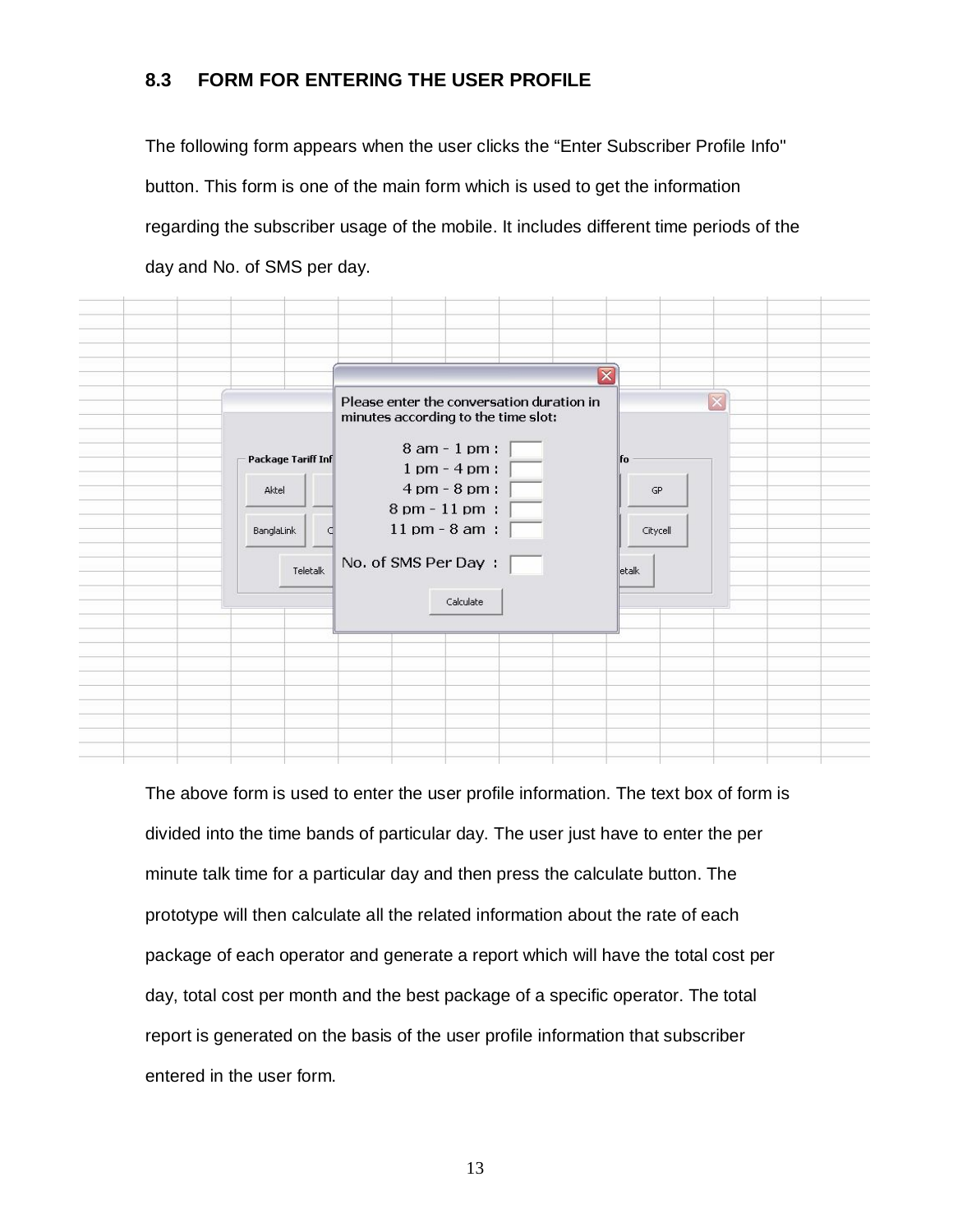|                                |                   |                 | <b>Subscribers Rate Aktel</b> |                              |       |
|--------------------------------|-------------------|-----------------|-------------------------------|------------------------------|-------|
| Time Slots/SMS                 | Pre-Paid          | Exceed          | Joy                           | Post-Paid                    |       |
| 8 am - 1 pm                    | 4.9               | 2.4             | 4.5                           | 4                            |       |
| $1 \text{ pm} - 4 \text{ pm}$  | $\Omega$          | $\Omega$        | $\Omega$                      | 0                            |       |
| $4 \text{ pm} - 8 \text{ pm}$  | 4.9               | 2.4             | 4.5                           | 4                            |       |
| 8 pm - 11 pm                   | $\Omega$          | $\Omega$        | л.                            | n.                           |       |
| 11 pm - 8 am                   | 2.5               | 1.35            | 2.5                           | 1.5                          |       |
| No. of SMS                     | $\overline{2}$    | $\overline{2}$  | 2                             | 2                            |       |
| <b>Total Cost per</b><br>day   | 12.3              | 6.15            | 11.5                          | 9.5                          |       |
| <b>Total Cost per</b><br>Month | 369               | 184.5           | 345                           | 285                          |       |
|                                |                   |                 |                               |                              |       |
| <b>Main Menu</b>               | <b>GP</b>         | Citycell        | Best Package                  | Total Monthly Cost (Exc VAT) |       |
|                                | <b>Banglalink</b> | <b>Teletalk</b> | Exceed                        |                              | 184.5 |
|                                |                   |                 |                               |                              |       |
|                                |                   |                 |                               |                              |       |
|                                |                   |                 |                               |                              |       |
|                                |                   |                 |                               |                              |       |

## **8.4 Some of the sample reports are given below:**

#### **Sample Report for Aktel**

As seen in the above report, the total information is divided into different time periods of a particular day. The columns are different package of a specific operator. Here in the sample the packages in display are "Pre-Paid", "Exceed", "Joy", "Post-Paid". When the user clicks calculate button in the previous form where the user enters his/her user profile information, the system calculates the cost and fill the columns accordingly. The last 2 rows of the report is the vital information regarding the cost per day and cost per month. The system calculates the cost after processing the user information. For example, here in the above sample the total cost for a particular subscriber want to buy the "Aktel Prepaid" package then his/her total cost per month would be around 370. The cost for other package is also shown in the other columns.

 Lastly, the best package is calculated shown in highlighted text. Here in the above sample, "Aktel Exceed" is best package of the lot as it gives the user the cheapest solution. As seen above if the user chooses this package then he/she may have a monthly cost of only 184.5 tk where he/she will have to pay 369 tk if "Aktel Prepaid" is chosen. Here the subscriber gets to know about his/her estimated costing month which is basically our ultimate goal of the system. It must be mentioned that the total cost does not include the VAT.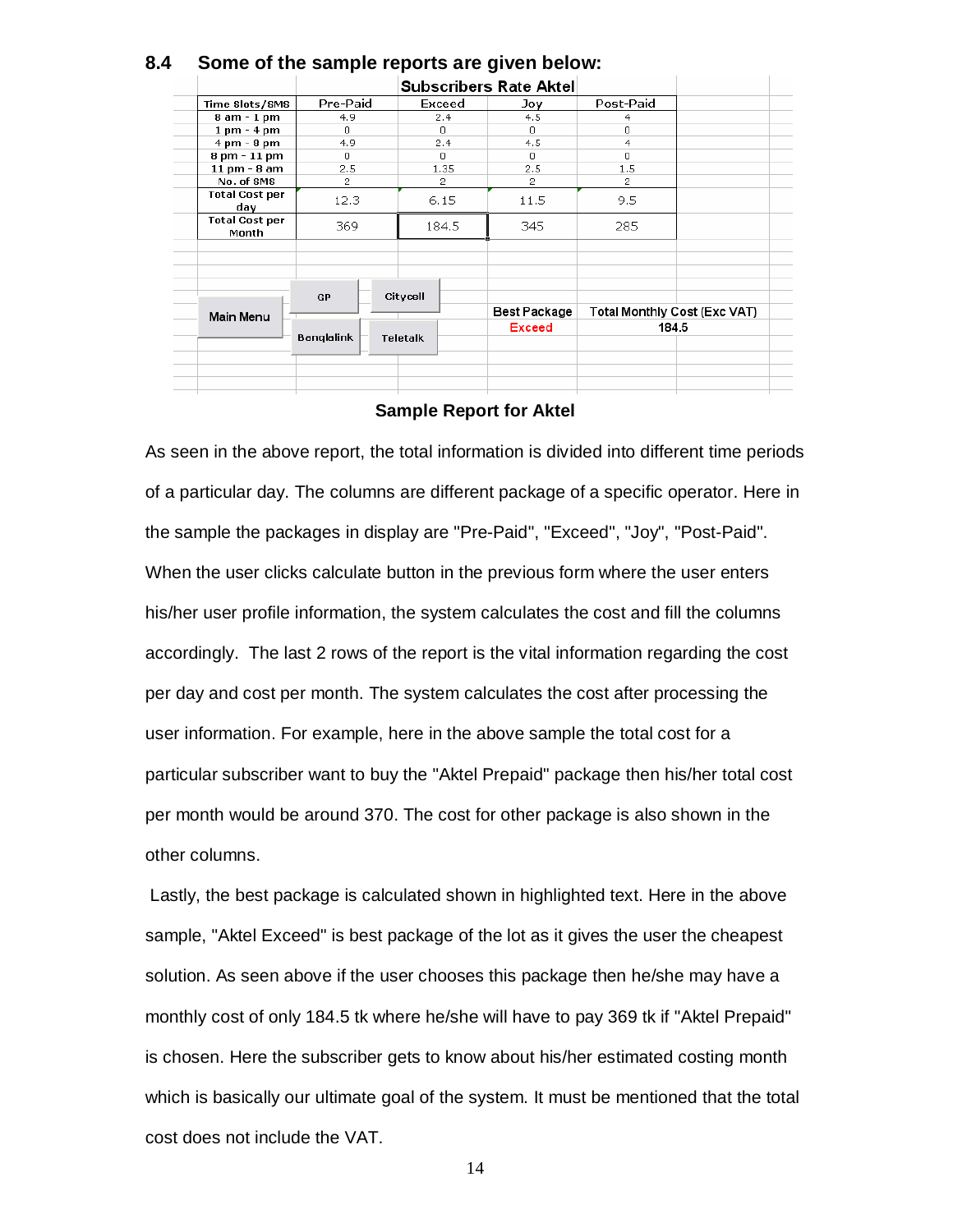|                                |                       | <b>Subscribers Rate for Bangla Link</b> |                                      |                               |                               |                   |  |  |  |
|--------------------------------|-----------------------|-----------------------------------------|--------------------------------------|-------------------------------|-------------------------------|-------------------|--|--|--|
| Time Slots/SMS                 | be-linked             |                                         | ladies, first                        | Banglalink<br><b>Standard</b> | Banglalink M2M<br><b>Plus</b> | Banglalink<br>M2M |  |  |  |
| 8 am - 1 pm                    | 4.4                   |                                         | 4.5                                  | 4<br>0.                       | 4                             | 4                 |  |  |  |
| $1 \text{ pm} - 4 \text{ pm}$  | n.                    |                                         | 0.                                   |                               | n                             | 0                 |  |  |  |
| $4 \text{ pm} - 8 \text{ pm}$  | 4.4                   |                                         | 4.5                                  | 4                             | 3.5                           | $\overline{4}$    |  |  |  |
| 8 pm - 11 pm                   | n.                    |                                         | n.                                   | n.                            | n                             | Ω.                |  |  |  |
| 11 pm - 8 am                   | 1.96                  |                                         | 1.96                                 | 1.5                           | 1.5                           | 1.5               |  |  |  |
| No. of SMS                     | 2                     |                                         | 2                                    | 2                             | 2                             | $\overline{2}$    |  |  |  |
| <b>Total Cost Per</b><br>Day   | 12.76<br>382.8        |                                         | 12.96                                | 11.5                          | 11                            | 11.5              |  |  |  |
| <b>Total Cost Per</b><br>Month |                       |                                         | 388.8                                | 345                           | 330                           | 345               |  |  |  |
|                                | Aktel                 |                                         | Citycell                             |                               |                               |                   |  |  |  |
| Main Menu                      |                       |                                         |                                      | Best Package                  | Total Monthly Cost (Exc VAT)  |                   |  |  |  |
|                                | Teletalk<br><b>GP</b> |                                         | <b>Banglalink</b><br><b>M2M Plus</b> | 330.00                        |                               |                   |  |  |  |

### **8.5 Sample Report for Banglalink**

As seen in the above report, the total information is divided into different time periods of a particular day. The columns are different package of a specific operator. Here in the sample the packages in display are "be-linked", "Ladies-first ", "Banglalink", etc. When the user clicks calculate button in the previous form where the user enters his/her user profile information, the system calculates the cost and fill the columns accordingly. The last 2 rows of the report is the vital information regarding the cost per day and cost per month. The system calculates the cost after processing the user information. For example, here in the above sample the total cost for a particular subscriber if he/she wants to buy the "Blink Ladies First " package then his/her total cost per month would be around Tk. 390. The cost for other package is also shown in the other columns.

Lastly, the best package is calculated shown in highlighted text. Here in the above sample, "Bangla Link M2M Plus" is best package of the lot as it gives the user the cheapest solution. As seen above if the user chooses this package then he/she may have a monthly cost of only 330 tk where he/she will have to pay 388.8 tk if " Blink Ladies First " is chosen. Here the subscriber gets to know about his/her estimated costing month which is basically our ultimate goal of the system. It must be mentioned that the total cost does not include the VAT.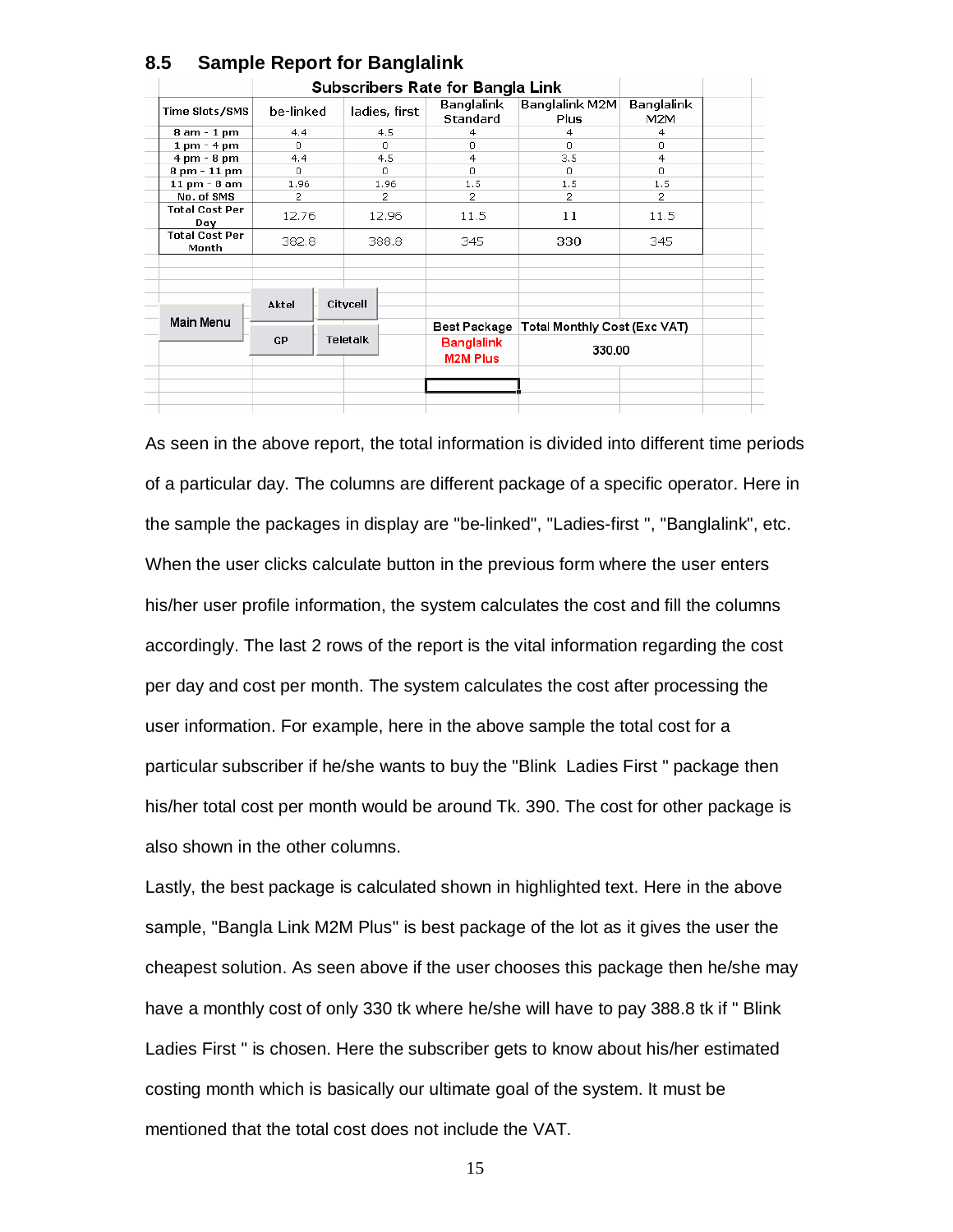|                                |                   |                    |                | <b>Subscribers Rate for GP</b>                       |                                             |          |        |  |
|--------------------------------|-------------------|--------------------|----------------|------------------------------------------------------|---------------------------------------------|----------|--------|--|
| Time Slots/SMS                 | GP Regular        | <b>GP National</b> |                | anytime 300   anytime 500   Easy PrePaid   EASY Gold |                                             |          | Djuice |  |
| 8 am - 1 pm                    | 4                 | 4                  | 4              | з                                                    | 4.8                                         | 4.8      | 5      |  |
| $1 \text{ pm} - 4 \text{ pm}$  | 0                 | 0                  | 0              | 0                                                    | 0                                           | $\Omega$ | 0      |  |
| $4 \text{ pm} - 8 \text{ pm}$  | 4                 | 4                  | 4              | 3                                                    | 4.8                                         | 4.8      | 5      |  |
| 8 pm - 11 pm                   | 0                 | n                  | 0              | 0                                                    | 0                                           | 0        | n.     |  |
| 11 pm - 8 am                   | $\overline{2}$    | 2                  | з              | 3                                                    | 3                                           | з        | 2.5    |  |
| No. of SMS                     | 2                 | $\overline{2}$     | $\overline{2}$ | $\overline{c}$                                       | $\overline{2}$                              | 2        | 1.5    |  |
| <b>Total Cost Per</b><br>Day   | 10.00             | 10.00              | 11.00          | 9.00                                                 | 12.60                                       | 12.60    | 12.50  |  |
| <b>Total Cost Per</b><br>Month | 300.00            | 300.00             | 330.00         | 270.00                                               | 378.00                                      | 378.00   | 375.00 |  |
|                                |                   |                    |                |                                                      |                                             |          |        |  |
|                                | Aktel             | Citycell           |                |                                                      | Best Package   Total Monthly Cost (Exc VAT) |          |        |  |
| Main Menu                      |                   |                    |                | anytime 500                                          | 270.00                                      |          |        |  |
|                                | <b>Banglalink</b> | Teletalk           |                |                                                      |                                             |          |        |  |
|                                |                   |                    |                |                                                      |                                             |          |        |  |
|                                |                   |                    |                |                                                      |                                             |          |        |  |

#### **8.5 Sample Report for Grameen Phone:**

As seen in the above report, the total information is divided into different time periods of a particular day. The columns are different package of a specific operator. Here in the sample the packages in display are "GP Regular", " GP National", "anytime 300", etc. When the user clicks calculate button in the previous form where the user enters his/her user profile information, the system calculates the cost and fill the columns accordingly. The last 2 rows of the report is the vital information regarding the cost per day and cost per month. The system calculates the cost after processing the user information. For example, here in the above sample the total cost for a particular subscriber if he/she wants to buy the "GP Easy Gold " package then his/her total cost per month would be around Tk. 378. The cost for other package is also shown in the other columns.

Lastly, the best package is calculated shown in highlighted text. Here in the above sample, "anytime 500" is best package of the lot as it gives the user the cheapest solution. As seen above if the user chooses this package then he/she may have a monthly cost of only 270 tk where he/she will have to pay 375 tk if "Djuice" is chosen. Here the subscriber gets to know about his/her estimated costing month which is basically our ultimate goal of the system. It must be mentioned that the total cost does not include the VAT.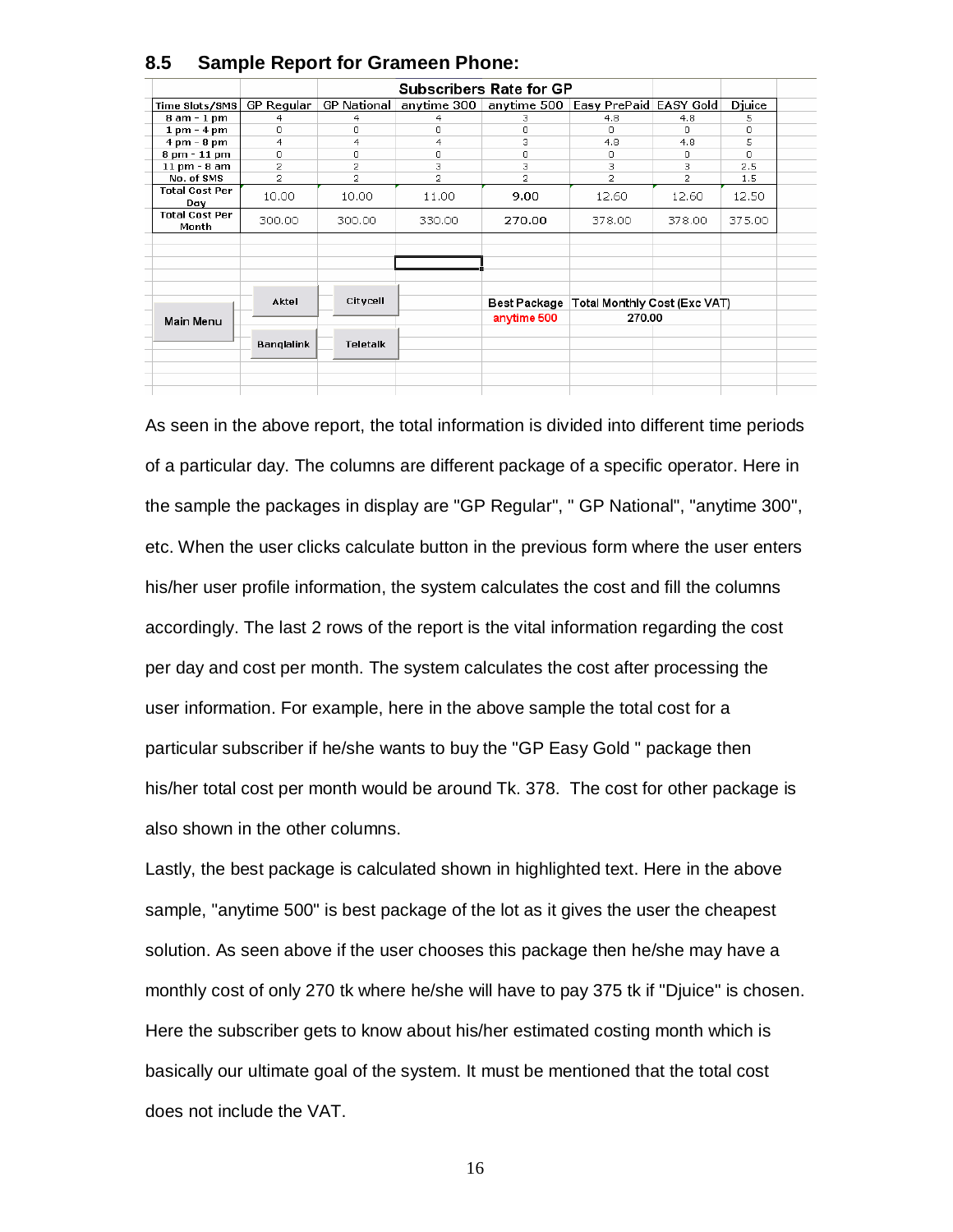|                                |                   | <b>Subscribers Rate For Teletalk</b> |              |                              |  |
|--------------------------------|-------------------|--------------------------------------|--------------|------------------------------|--|
| Time Slots/SMS                 | Pre-paid          | Post-paid                            |              |                              |  |
| 8 am - 1 pm                    | 3.6               | 3                                    |              |                              |  |
| $1$ pm - $4$ pm                | $\Omega$          | 0                                    |              |                              |  |
| $4 \text{ pm} - 8 \text{ pm}$  | 3.6               | 3                                    |              |                              |  |
| 8 pm - 11 pm                   | n.                | 0                                    |              |                              |  |
| 11 pm - 8 am                   | 2.4               | 1                                    |              |                              |  |
| No. of SMS                     | 1                 |                                      |              |                              |  |
| <b>Total Cost per</b><br>day   | 9.6               | 7                                    |              |                              |  |
| <b>Total Cost per</b><br>Month | 288               | 210                                  |              |                              |  |
|                                |                   |                                      |              |                              |  |
|                                | Aktel             | Citycell                             | Best Package | Total Monthly Cost (Exc VAT) |  |
| Main Menu                      |                   |                                      | Post-paid    | 210                          |  |
|                                | <b>Banglalink</b> | GP                                   |              |                              |  |
|                                |                   |                                      |              |                              |  |
|                                |                   |                                      |              |                              |  |
|                                |                   |                                      |              |                              |  |

### **8.7 Sample Report for Teletalk:**

As seen in the above report, the total information is divided into different time periods of a particular day. The columns are different package of a specific operator. Here in the sample the packages in display are "Pre Paid", " Post Paid". When the user clicks calculate button in the previous form where the user enters his/her user profile information, the system calculates the cost and fill the columns accordingly. The last 2 rows of the report is the vital information regarding the cost per day and cost per month. The system calculates the cost after processing the user information. For example, here in the above sample the total cost for a particular subscriber if he/she wants to buy the "Teletalk Prepaid " package then his/her total cost per month would be around Tk. 288. The cost for other package is also shown in the other columns. Lastly, the best package is calculated shown in highlighted text. Here in the above sample, "Teletalk Post paid" is best package of the lot as it gives the user the cheapest solution. As seen above if the user chooses this package then he/she may have a monthly cost of only 210 tk where he/she will have to pay 288 tk if "Teletalk Prepaid" is chosen. Here the subscriber gets to know about his/her estimated costing month which is basically our ultimate goal of the system. It must be mentioned that the total cost does not include the VAT.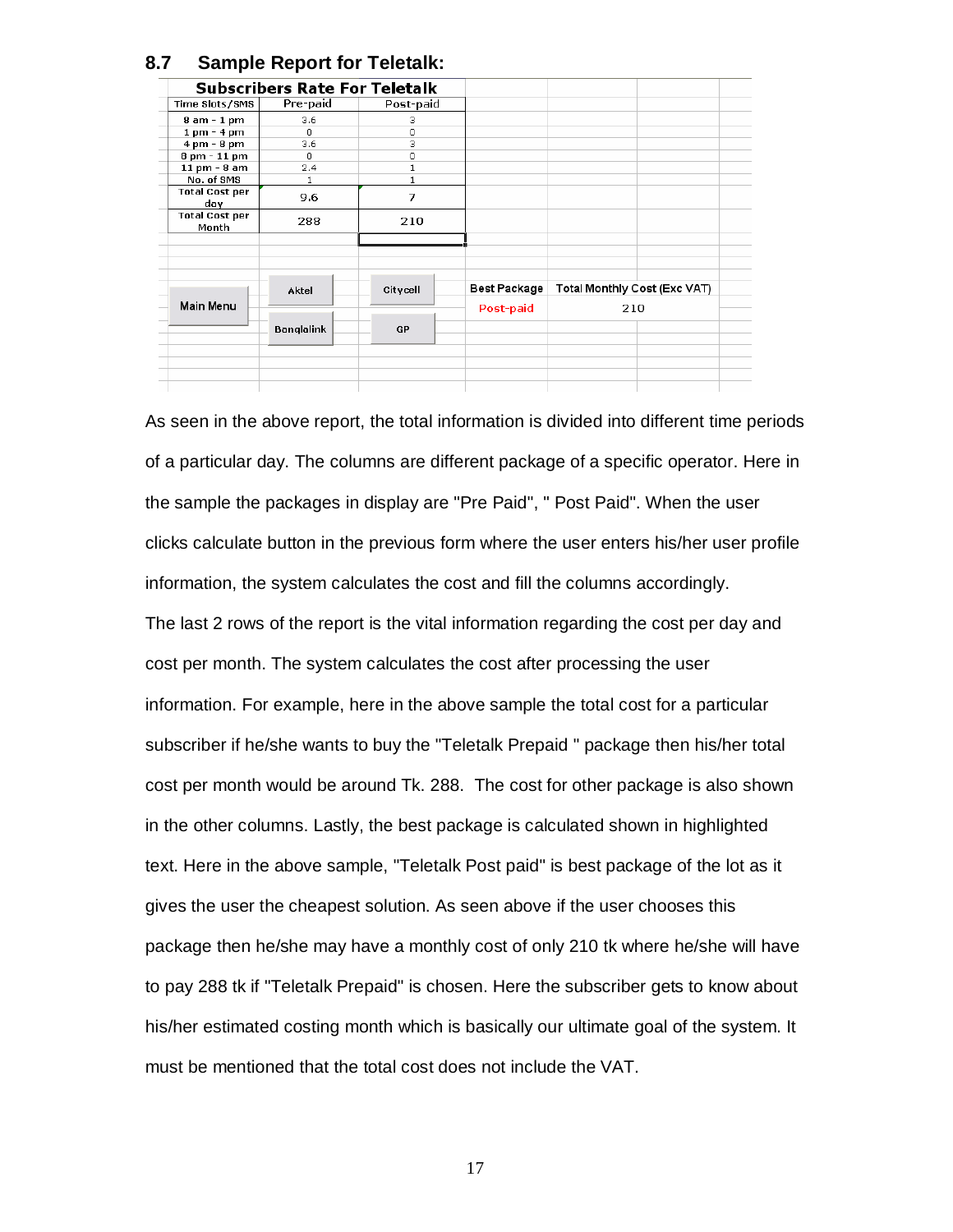|           |                                |                |               |                        | <b>Subscribers Rate for Citycell</b> |                                         |                |                              |                     |                 |                |
|-----------|--------------------------------|----------------|---------------|------------------------|--------------------------------------|-----------------------------------------|----------------|------------------------------|---------------------|-----------------|----------------|
|           | Time<br>Slots/SMS              | Hello<br>123   | Mega<br>Phone | Aalap<br>Super<br>Plus | Aalap<br>Classic                     | Aalap<br>Super                          | Aalap<br>A     | Aalap<br>в                   | Citycell<br>Premium | Shobar<br>Phone | Aamar<br>Phone |
|           | 8 am - 1 pm                    | 3              | 4             | 2                      | 2.4                                  | $\overline{2}$                          | 4.5            | 5                            | 4                   | $\overline{4}$  | з              |
|           | $1 \text{ pm} - 4 \text{ pm}$  | $\Omega$       | 0             | $\Box$                 | $\Omega$                             | $\Box$                                  | $\Omega$       | $\Box$                       | $\Omega$            | n               | 0              |
|           | $4 \text{ pm} - 8 \text{ pm}$  | 3              | 4             | 2                      | 2.4                                  | 2                                       | 4.5            | 5                            | 4                   | 4               | з              |
|           | $8 \text{ pm} - 11 \text{ pm}$ | 0              | 0             | 0                      | 0                                    | 0                                       | 0              | 0                            | 0.                  | Ω               | 0              |
|           | 11 pm - 8 am                   | 3              | 2             | 1                      |                                      |                                         | 2              | 2                            | 1.5                 | 1.5             | 1.5            |
|           | No. of SMS                     | $\overline{c}$ | 2             | 2                      | 2                                    | 2                                       | $\overline{c}$ | 2                            | $\overline{2}$      | 2               | 2              |
|           | Total Cost per<br>day          | 11             | 12            | 7                      | 7.8                                  | 7                                       | 13             | 14                           | 11.5                | 11.5            | 9,5            |
|           | <b>Total Cost per</b><br>Month | 330            | 360           | 210                    | 234                                  | 210                                     | 390            | 420                          | 345                 | 345             | 285            |
|           |                                |                |               |                        |                                      |                                         |                |                              |                     |                 |                |
|           |                                |                |               |                        |                                      |                                         |                |                              |                     |                 |                |
|           |                                | Aktel          |               | <b>GP</b>              |                                      |                                         |                |                              |                     |                 |                |
| Main Menu |                                |                |               |                        |                                      | Best Package<br><b>Aalap Super Plus</b> |                | Total Monthly Cost (Exc VAT) |                     |                 |                |
|           |                                | Banglalink     |               | <b>Teletalk</b>        |                                      |                                         |                |                              | 210.00              |                 |                |
|           |                                |                |               |                        |                                      |                                         |                |                              |                     |                 |                |
|           |                                |                |               |                        |                                      |                                         |                |                              |                     |                 |                |

#### **8.8 Sample Report for Citycell:**

As seen in the above report, the total information is divided into different time periods of a particular day. The columns are different package of a specific operator. Here in the sample the packages in display are "Hello 123 ", " Mega phone", "Aalap Super Plus", etc. When the user clicks calculate button in the previous form where the user enters his/her user profile information, the system calculates the cost and fill the columns accordingly. The last 2 rows of the report is the vital information regarding the cost per day and cost per month. The system calculates the cost after processing the user information. For example, here in the above sample the total cost for a particular subscriber if he/she wants to buy the "Aalap B " package then his/her total cost per month would be around Tk. 390. The cost for other package is also shown in the other columns.

Lastly, the best package is calculated shown in highlighted text. Here in the above sample, "Aalap Super Plus " is best package of the lot as it gives the user the cheapest solution. As seen above if the user chooses this package then he/she may have a monthly cost of only 210 tk where he/she will have to pay 420k if "Aalap B" is chosen. Here the subscriber gets to know about his/her estimated costing month which is basically our ultimate goal of the system. It must be mentioned that the total cost does not include the VAT.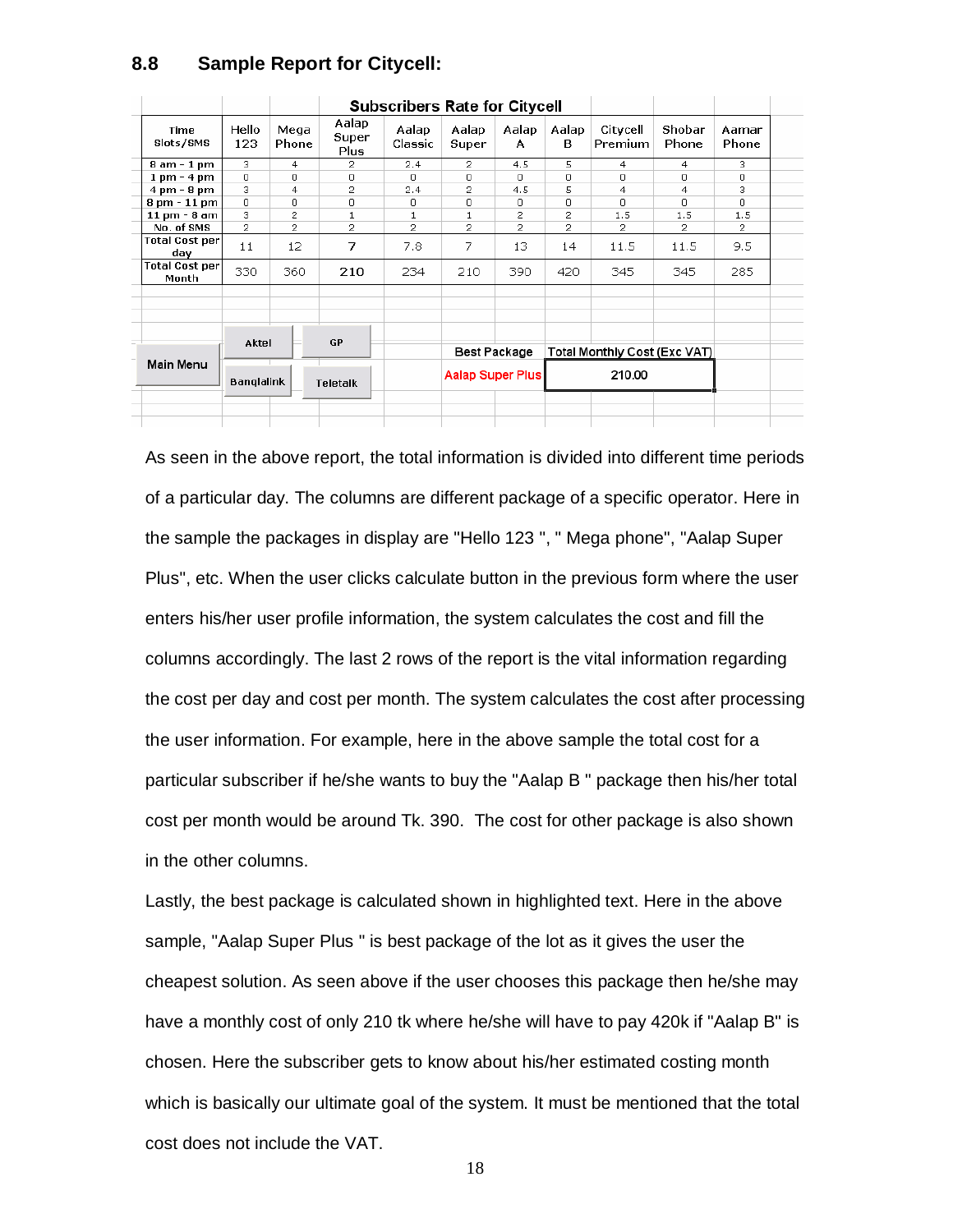## **9. FEEDBACK RESULTS**

The prototype of the software was given to few students of BRAC University students and they were told to use the software. When we get the results, the outcome was pretty much encouraging and fruitful.



As seen in the above chart, the person whom the prototype was given for testing, most of them spent around 5 min on average daily. Around 25% of the participants spend around 15 minutes on average.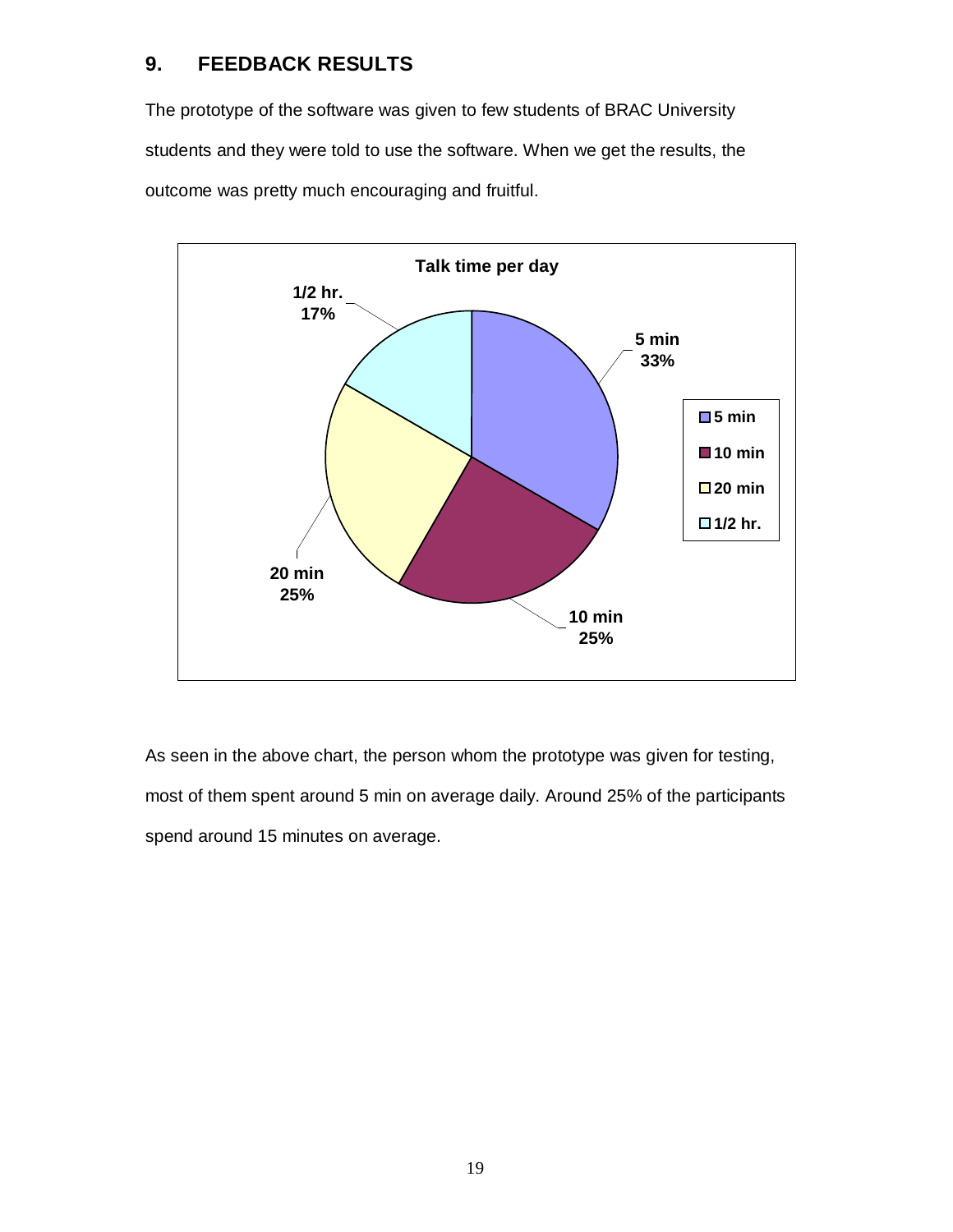

The above chart shows the satisfaction rate of the participants. Around 66 % were very positive of the system and all of them expressed their complete satisfaction. They were very much eager to know more about the system and participate in the testing phase. Some of them gave valuable suggestion on incorporating more helpful features in the system in future.

Around 17% of the total participants were quite satisfied of the system. At first they were not able to understand the feature of the system as because this kind of software is not available at the moment. They gave us some important suggestion for the development of the system.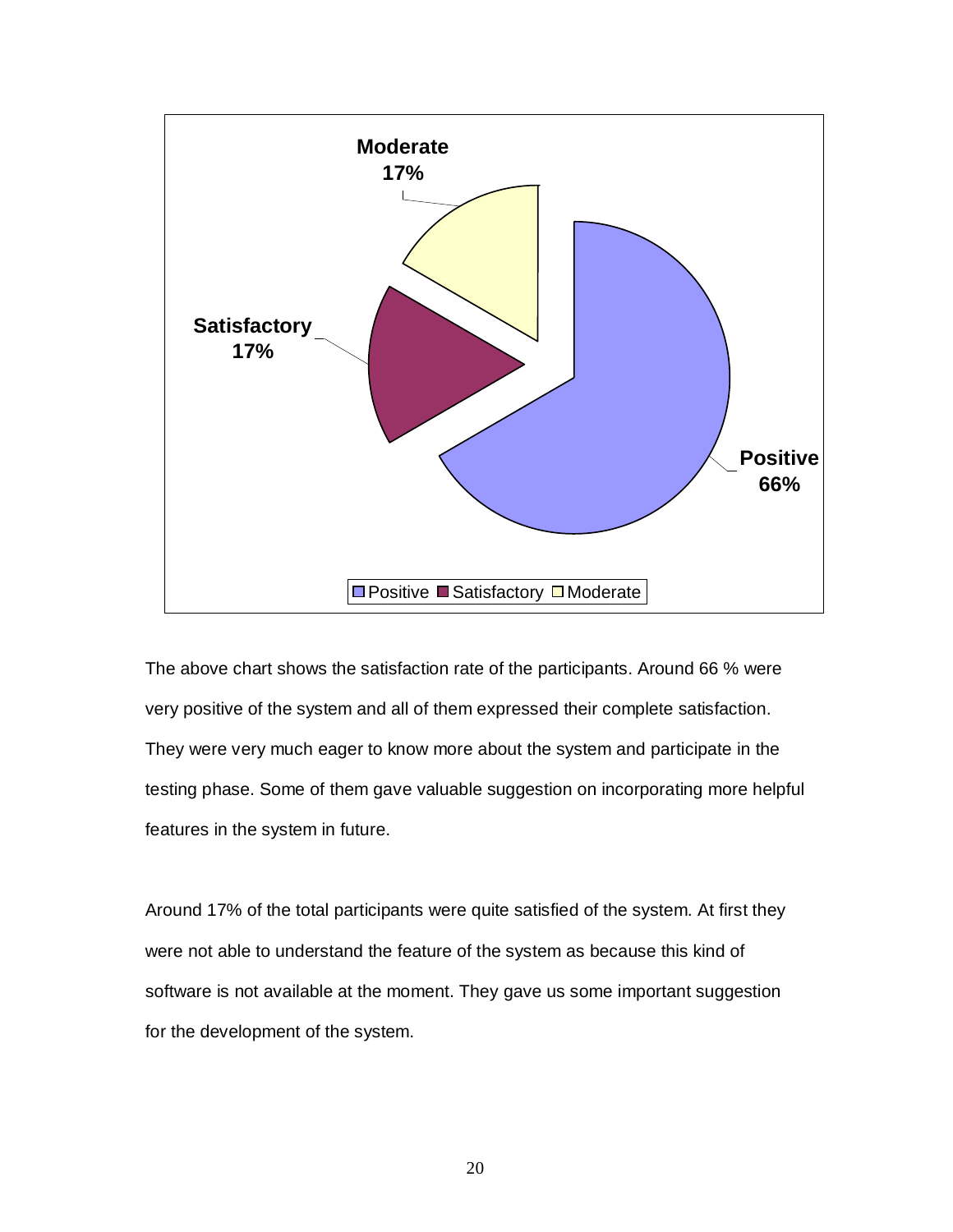## **10. Future Improvements**

The following feature can be included in the future:

- The total system will be made more attractive by applying Graphical user interface (GUI).
- The system will be made available in the web so that the software is accessible from anywhere in the world.
- The user will be able to know the best of all the packages of all the operators of the country. This feature is not currently present in the prototype.
- A comprehensive database will be maintained in order to store all the data and information regarding the package of different operators. If the system is incorporated with the web then the package information will be regularly updated as the packages info is changed quite frequently.
- The user profile information will be made more extensive and informative so that accurate results can be made.
- Many-detailed information regarding the packages will be given in the system so that the subscriber can get the required information of a specific package.